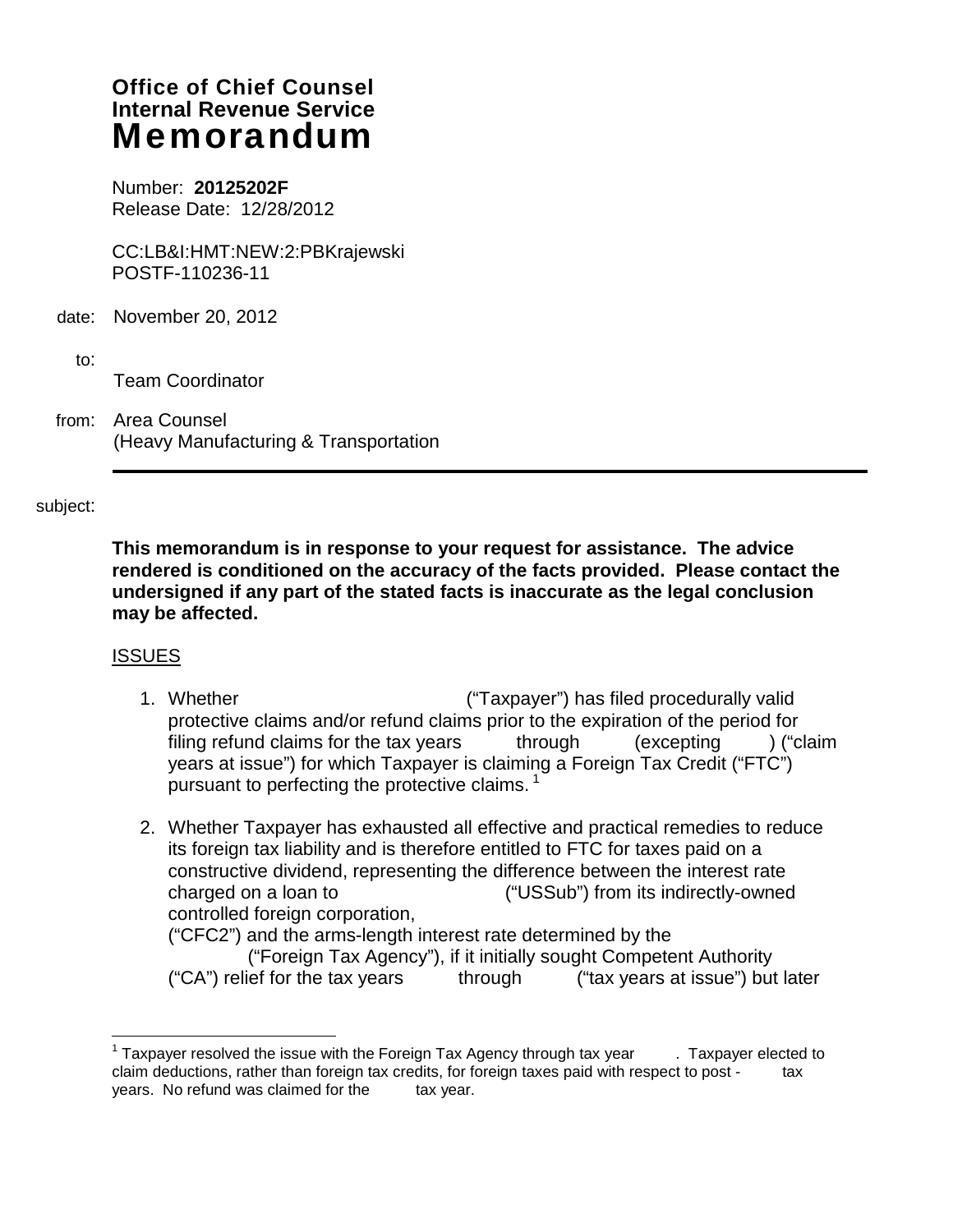rejected the CA proposal, instead pursuing remedies in the Swiss ("Foreign") court system, and eventually reaching a resolution with the Foreign Tax Agency.

## CONCLUSIONS

- 1. The protective claims filed by Taxpayer, in which it preserved its right to file refund requests based upon FTCs claimed for each of the claim years at issue, contingent upon the final determination with respect to the amount of withholding tax on a constructive dividend, are procedurally valid protective claims in that such claims contain sufficient information to apprise the Service of the grounds upon which Taxpayer is claiming the credit subject to the resolution of the contingency. Additionally, the protective claims for the claim years at issue were timely filed prior to six months before the expiration of the duly executed extended statutory periods of limitation for each of the respective years.
- 2. Taxpayer's litigation of the Foreign tax dispute through the Foreign Supreme Court exhausted its Foreign law remedies with respect to the interest rate charged on the loan from CFC2 to USSub, but not with respect to the applicable withholding tax rate, which the Foreign courts did not address. Taxpayer's subsequent acceptance of a higher interest rate than that affirmed by the Foreign courts, in connection with a favorable settlement of the withholding tax rate issue with the Foreign Tax Agency, should be evaluated based on an assessment of the hazards under Foreign law with respect to the availability of the treaty rate. Taxpayer's rejection of the CA proposed settlement does not constitute a failure to exhaust its effective and practical remedies under the treaty, if it reasonably believed based on competent Foreign law advice that it could further reduce USSub's and CFC2's Foreign tax liability by litigating in the Foreign courts. However, correlative adjustments to the U.S. withholding tax liability of CFC2 are not properly considered a cost of minimizing either USSub's or CFC2's Foreign tax liability.

# FACTS

CFC2 is a wholly-owned Foreign subsidiary of  $("CFC1")$ , which is a wholly-owned foreign subsidiary of USSub. Prior to , CFC1 operated as an international marketing vehicle and was responsible for purchasing products manufactured by USSub and selling them to unrelated foreign distributors. CFC2 served as the finance subsidiary for the global group. In Faxpayer and the IRS settled a transfer pricing controversy with respect to sales by USSub to CFC1 for tax years The Under the settlement, USSub established an account receivable and CFC1 an account payable in the amount of the agreed transfer pricing adjustment. USSub then contributed to CFC1 the accounts receivable, which were then cancelled. The Foreign Tax Agency had informed CFC1 that repatriation of the adjustment amount due from CFC1 to USSub would be treated as a dividend subject to withholding tax, but a loan of equal amount would not be treated as a taxable dividend repatriation. In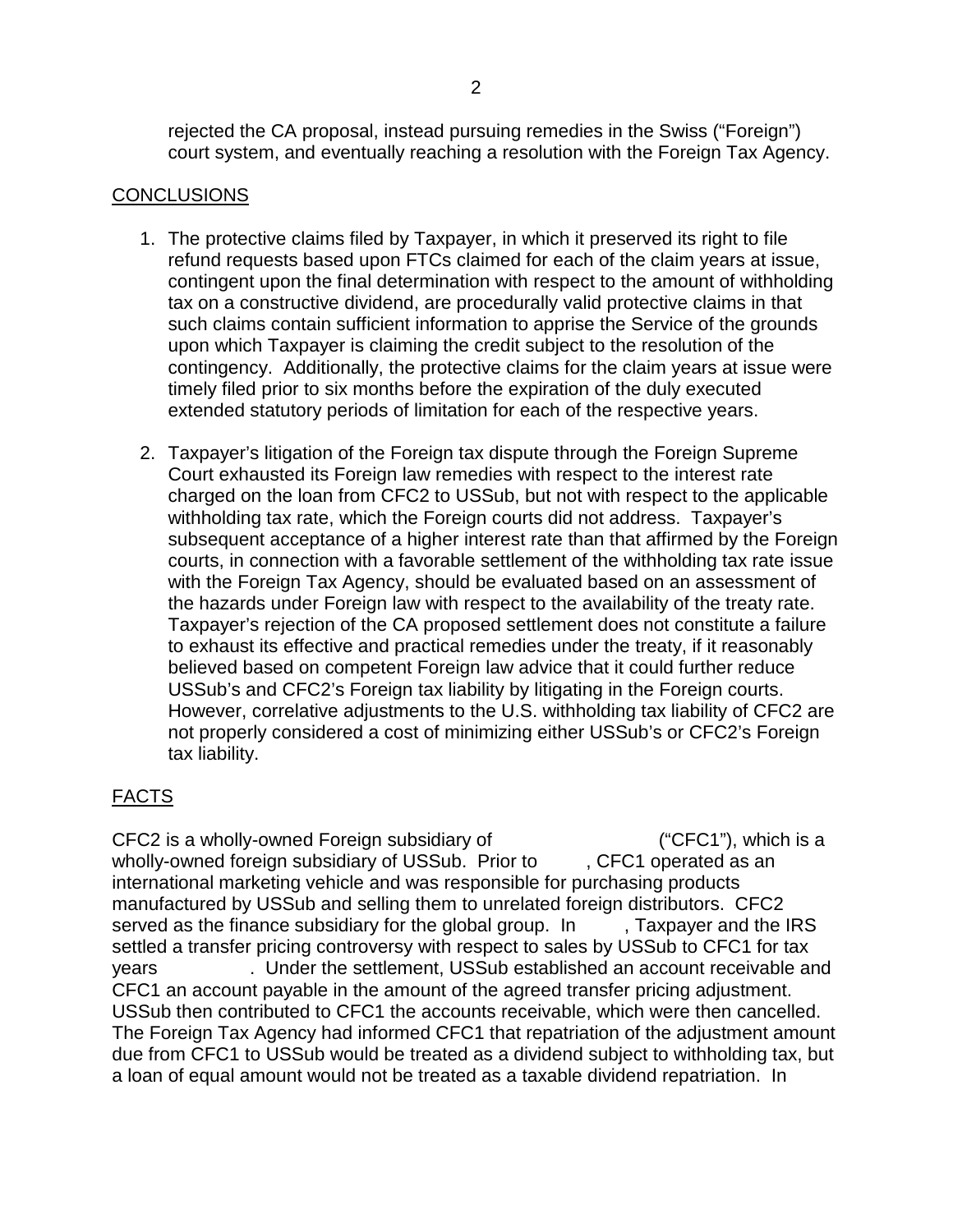addition, if instead of lending funds directly to USSub, CFC1 loaned funds to CFC2 and CFC2 loaned funds to USSub, so that CFC1 would not receive interest income directly from USSub, dividends later paid by CFC1 to USSub would receive the benefit of a withholding rate of --- percent, rather than the standard rate of ---- percent, pursuant to the Convention Between the United States of America and for the Avoidance of Double Taxation with Respect to Taxes on Income ("Treaty").<sup>2</sup> Pursuant to the terms of an agreement between the Foreign Tax Agency and the Taxpayer group (" Agreement"), CFC1 lent \$ to CFC2, which CFC2 then lent to USSub.  $3$  Because the loan was payable on demand, the variable interest rate was set equal to the applicable federal rate ("AFR") for comparable short-term loans. During the period through  $\blacksquare$ , USSub accrued total interest expense due to CFC2 of \$, which Taxpayer deducted from its U.S. income tax returns for the same period, and included a corresponding amount on its returns as U.S. source subpart F income of CFC2. See IRC Section 904(h)(1)(A)(i). USSub withheld U.S. tax at the 5 percent treaty rate on the U.S. source interest payments made at the short-term rate to CFC2.

In during an audit of CFC2, the Foreign Tax Agency determined that the interest rate on the loan from CFC2 to USSub was not arms-length; rather, the Foreign Tax Agency determined that the proper rate would be the interest rate applicable to longterm industrial obligations. Its decision was based on the length of time the loan was outstanding (more than one year) and the fact that the loan was granted in the context of industrial enterprise. The Foreign Tax Agency determined that the underpayment of interest resulted in a constructive dividend from CFC2 to USSub subject to a percent withholding rate, finding the more favorable - percent rate applicable only in cases in which the shareholder receiving the dividend holds at least a minority participation directly in the distributing Foreign company.

CFC2 contested the adjustment proposed by the Foreign Tax Agency, and along with Taxpayer, proposed that the parties use an experient interest rate for all the tax years at issue.<sup>4</sup> The Foreign Tax Agency ultimately rejected the proposals and applied the interest rates associated with long-term U.S. bonds to the tax years at issue; such rates ranged from a low of -------percent to a high of --------percent.<sup>5</sup>  $percent<sup>5</sup>$  On

 $\frac{1}{2}$ of the Treaty, dividends paid by a Foreign subsidiary to its U.S. parent may be subject to a ---percent withholding rate (as opposed to ----percent) if not more than ----percent of the gross income of the paying corporation is derived from interest and dividends, other than interest and dividends received from the payer's own subsidiary. Although a Foreign company that receives interest income subject to the beneficial - percent Treaty rate must distribute at least --- percent of that income annually, the Foreign Tax Agency agreed to suspend the distribution requirement for five years if CFC1 agreed to continue to do business in for that period.

Taxpayer claims that, based on this agreement with the Foreign Tax Agency, it understood that going forward, the rate of withholding would be percent on all dividends distributed to Taxpayer.<br> $4$  The interest rates on the loan during the tax years at issue ranged from a low of percent to a high

 $4$  The interest rates on the loan during the tax years at issue ranged from a low of

of \_\_\_\_percent.<br><sup>5</sup> The Foreign Tax Agency also noted that, during the same period of time, CFC1 was granted U.S. loans <sub>.</sub> on which interest was due at the rate of and percent.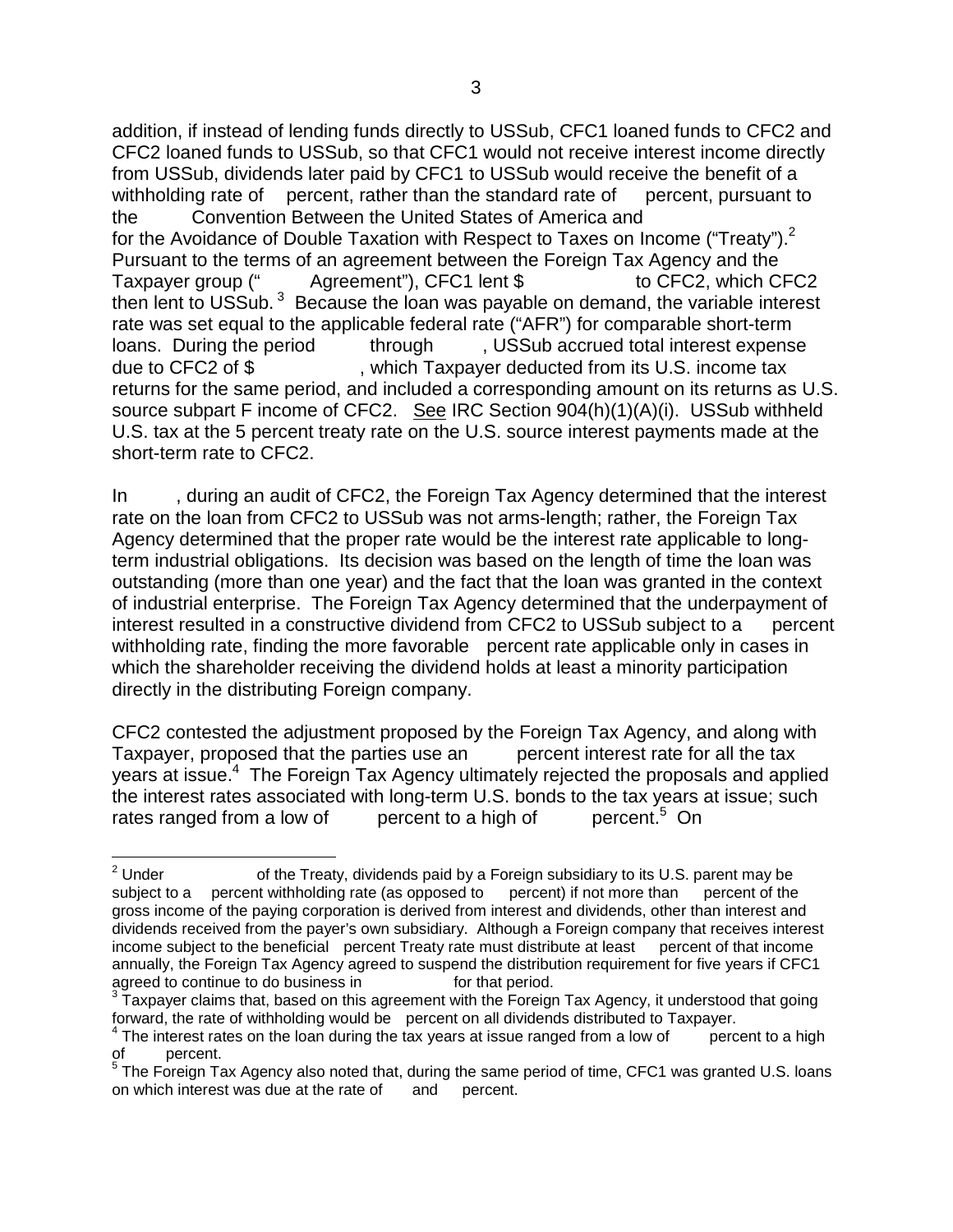, the Foreign Tax Agency submitted its decision to CFC2, finding constructive dividends in the amount of ----------------------, upon which it assessed a ----percent withholding tax, totaling  $\blacksquare$ , for the tax years at issue. CFC2 appealed this decision with the Foreign Tax Agency, asserting that the AFR short-term loan rate published by the IRS is equivalent to market rate with respect to its intercompany loan because of the demand note nature of the loan. Additionally, CFC2 disputed the withholding rate of ----percent, referencing the ------- Agreement, which CFC2 understood to mean that any future interest insufficiencies would be subject to a withholding rate of percent.

On  $\sim$ , Taxpayer requested CA assistance regarding the amount of interest properly chargeable on the loan from CFC2 to USSub for the tax years at issue, with potential application to subsequent tax years. The CA petition outlined the terms of the ------------------------, final Foreign Tax Agency decision imposing withholding taxes on dividends deemed paid by CFC2 to USSub, representing the difference between the interest rate paid by USSub and the arms-length interest determined by the Foreign Tax Agency. $6$  The proposed withholding tax rate of  $-$  percent is based on Foreign domestic law, though the CA request states that Foreign authorities have informally indicated that this rate of tax may be reduced, upon petition by Taxpayer, under the Treaty. In its CA request, Taxpayer argued that the short-term interest rate was an appropriate arms-length rate, given the demand nature of the loan in question; that the Foreign tax was imposed on "income" that does not exist for U.S. purposes in accordance with the IRC Section 482 regulations, because, as stated by Taxpayer, the "transfer pricing… was acknowledged to be at arm's length from a U.S. perspective;" and, that, even if the tax were properly withheld on the constructive dividend, the percent withholding rate was inconsistent with the Treaty.

On ------------------, the Foreign Tax Agency issued its Decision on Appeal, in which it upheld its determination that the loan was long-term in nature, and, therefore, the interest rates it determined were consistent with that finding. Additionally, the Foreign Tax Agency confirmed the withholding rate of percent. In accordance with the Foreign Federal Withholding Tax Statute, the Foreign Tax Agency determined that CFC2 must pay a withholding tax of  $\qquad \qquad$  and pass the burden of the tax onto USSub, the entity receiving the constructive dividend. The Foreign Tax Agency explained that, in accordance with the Treaty, Foreign withholding tax on a dividend may not exceed percent when the shareholder is a company that directly or indirectly controls ----percent of the voting rights of the company paying a dividend and when not more than ----percent of the gross income of the company paying a dividend stems from interest or dividends other than those paid by its own subsidiaries. The Foreign Tax Agency noted that, while USSub controls CFC1 and CFC1 controls CFC2, USSub is not a "shareholder" which controls CFC2 directly or indirectly to the extent of more than percent. The Foreign Tax Agency claims the Foreign Federal Tribunal's interpretation

 6 The increased interest that USSub is deemed to have paid by virtue of the adjustment is being treated by the Foreign Tax Agency as having been distributed to USSub and, therefore, is considered a constructive dividend.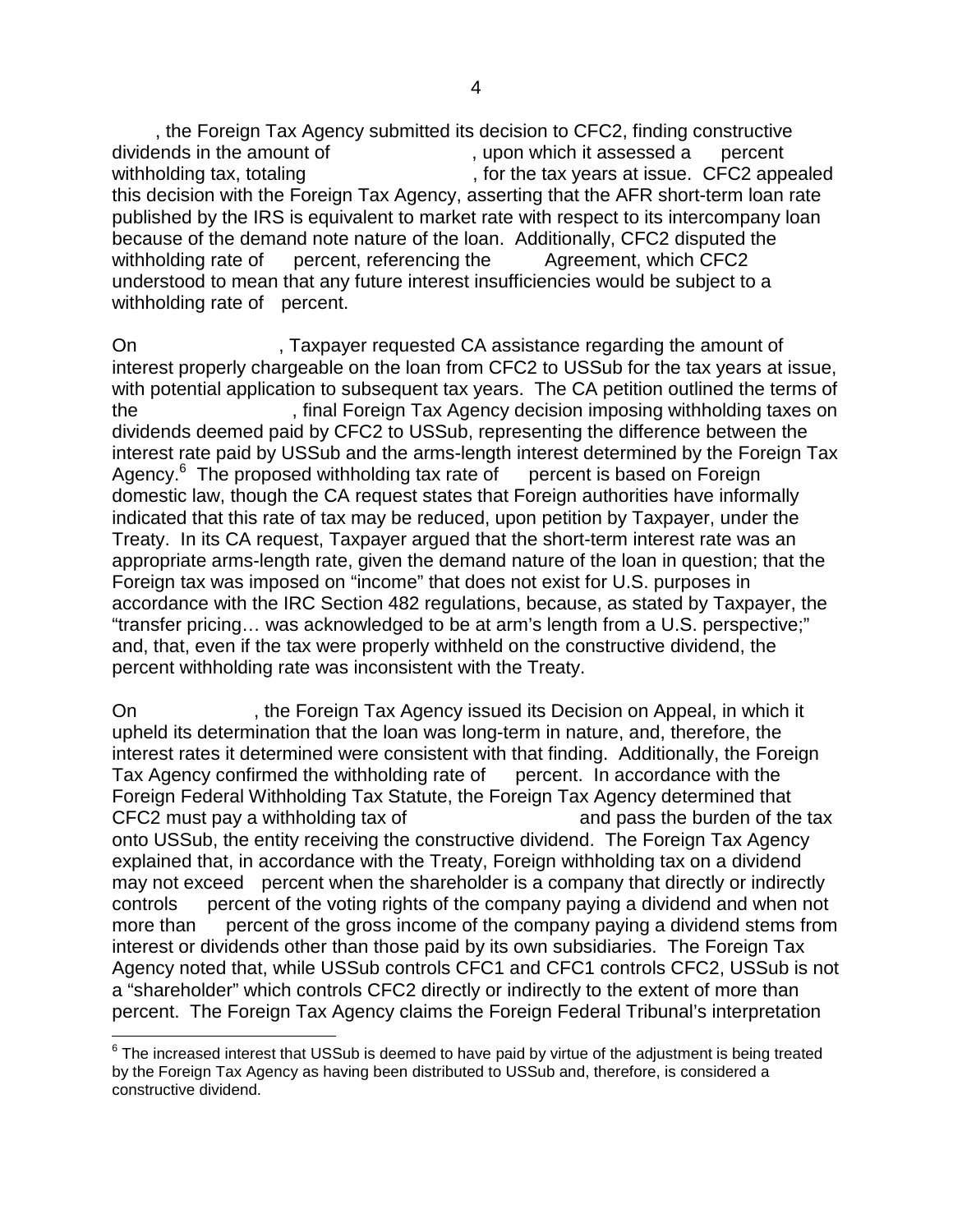of the relevant treaty provision is that USSub must hold at least a minority participation directly in CFC2 to be entitled to the beneficial rate. With respect to the percent withholding tax rate referenced in the ------- Agreement, upon which CFC2 claims it relied, the Foreign Tax Agency found the reliance misplaced because the Agreement regarding interest payable by USSub to CFC2 anticipated that the interest rates would be in line with market. When such rates are determined not to be in line with the market rates, the consequences are outside the framework of the Agreement, which solidified an amicable solution, as opposed to a litigated one. On

. CFC2 filed an appeal against this decision with the ("Appeals").

On example 18 positive IRS notified Taxpayer of the CA proposed resolution to eliminate economic double taxation. The CA determined the arms-length interest rate on the loan to be percent, $\frac{7}{1}$  which reduced the total constructive dividend for the tax years at issue from  $\qquad \qquad$ , as originally determined by the Foreign Tax Agency, to Additionally, the U.S. would provide correlative relief for this increase in CFC2's income by allowing Taxpayer a corresponding interest deduction of USD ---------------. The U.S. and Foreign competent authorities further agreed that the Foreign withholding tax rate on the constructive dividend to USSub would be percent<sup>8</sup> and that the U.S. would also apply a percent withholding tax on the additional interest deemed paid by USSub to CFC2. The CA Disposition Memo also stated that Taxpayer could claim a foreign tax deduction or credit for the Foreign withholding tax that was paid on the constructive dividend to the extent permitted by U.S. domestic law, as well as a deemed-paid credit for additional Foreign tax paid by CFC2 with respect to the subpart F income resulting from the additional interest income. The CA proposal was applicable to the tax years at issue and not binding in subsequent years.

On  $\blacksquare$ , Taxpayer withdrew its request for CA assistance based on its view that the terms of the CA agreement are unacceptable. Taxpayer objected to the proposed imposition of a U.S. withholding tax on the proposed adjustment amount, which was based on an interest rate for the intercompany loan that Taxpayer characterized as well in excess of the short-term rate, which Taxpayer claims the IRS exam team agreed was an arm's-length rate under U.S. principles and law. By letter dated  $\blacksquare$ , the Service acknowledged Taxpayer's withdrawal of its CA request and advised that, for purposes of Treasury Regulations Section 1.901-2(e)(5)(i), the rejection of the CA agreement does not demonstrate that Taxpayer has exhausted all effective and practical remedies to reduce its Foreign tax liabilities. Taxpayer maintains, but has not documented, that it sought and relied on advice from competent Foreign advisors and counsel with respect to pursuing its remedies in the Foreign

<sup>&</sup>lt;u>.</u>  $7$  This rate was based on an interest rate of percent, which CFC2 was being charged on another intercompany loan, plus -------percent. The U.S. CA agreed that the loan was long-term and that a longterm interest rate would reflect an "arm's length" charge.

<sup>&</sup>lt;sup>8</sup> Both parties agreed that this is the correct rate for dividends under example of the Treaty.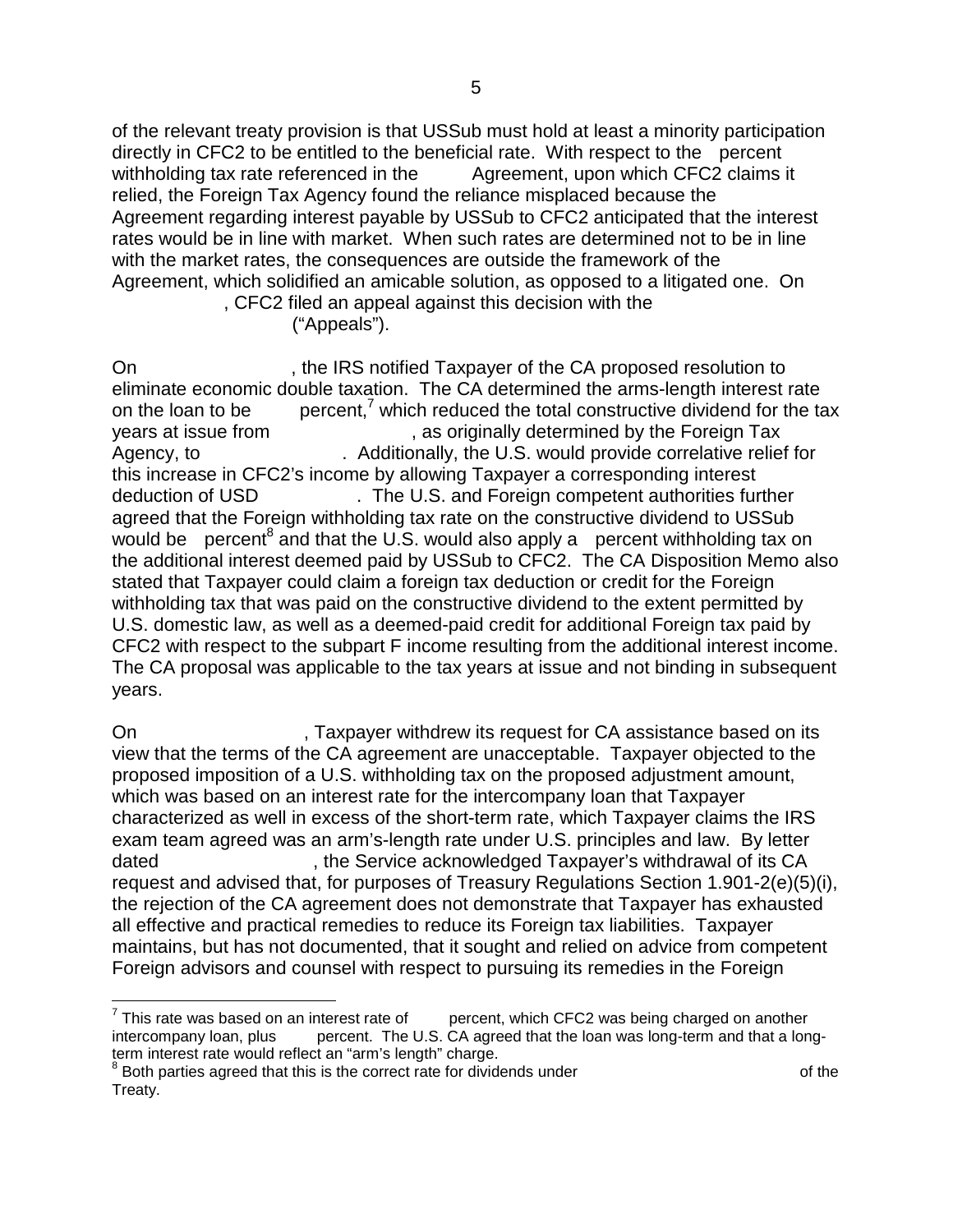courts, based on the expectation of a greater reduction of USSub's and CFC2's Foreign tax liabilities. Taxpayer argued that the additional U.S. taxes that would have been imposed on CFC2 under the CA agreement should be included in the costs taken into account in determining whether continuing to pursue CA relief would have been an effective and practical remedy to minimize USSub's and CFC2's Foreign tax liability.

On  $\blacksquare$ . Taxpayer began filing protective claims preserving its right to file claims for refund or credit with respect to potential future payment of Foreign withholding taxes if the Foreign determination of additional interest income of CFC2 and a constructive dividend to USSub were upheld. $9$  The assessment statute expiration date ("ASED") for each tax year had been extended under agreement pursuant to IRC 6511(c). Each of the protective claims was filed prior to six months from the applicable ASED, as reflected on IRS transcripts.<sup>10</sup>

On Appeals dismissed CFC2's appeal dated and upheld the determination and amount of the constructive dividend. It did not address the issue of levying the withholding tax at a reduced rate of percent, considering that that issue would be the object of a separate procedure. CFC2 responded to the dismissal by filing an appeal of that decision with the Foreign Supreme Court on Theorem 2016. In its petition, CFC2 requested that the Foreign Supreme Court find that CFC2 did not pay a constructive dividend to USSub; but if it determined that a constructive dividend was paid, then CFC2 also requested the withholding tax rate be immediately reduced to percent, given CFC2's interest in the issue and the interests of procedural swiftness. CFC2 argued in its petition that it qualified for the withholding tax beneficial rate of percent because it met the three necessary conditions: 1) dividends are at stake; 2) the shareholder (USSub) is a company controlling, directly or indirectly, at least  $-$ % of the votes of the company paying the dividends (CFC2); and (3) the gross income of the company paying the dividends does not include over percent of interest or dividends other than those issued from its own subsidiaries. Although the term "shareholder" is not defined in the treaty, CFC2 argued that, if the treaty provides for a withholding tax reduction at source to the percent rate, even when percent of the casting votes are exercised only indirectly, then this provision must also apply to shareholders, even if their entire ownership is indirect.

On  $\blacksquare$ , Appeals filed its observations to the Foreign Supreme Court regarding CFC2's petition before the Foreign Supreme Court. Appeals found the

-----------------.

 9 Additional taxes paid by CFC2 in respect of additional interest income would be eligible to be included in foreign taxes deemed paid only with respect to inclusions and dividends paid in and after the tax year in which the additional taxes were paid. IRC Section 905(c)(2)(B)(i)(I).

<sup>10</sup> IRS transcripts for tax years --------through --------reflect an ASED of ----------------------------. Protective , within six months of the expiration of the ASED. See IRC 6511(c). The ASED for tax year is earch is the protective claim for such year was filed on the ASED for tax year is that the protective claims filed on . Both parties agree that the protective claims filed on for tax years through through through through the claim filing deadline of the -------------------------------<br>claim filing deadline for tax year the state of the state of the state of claim for tax year the vas filed on claim filing deadline for tax year --------is ---------------. A timely refund claim for tax year --------was filed on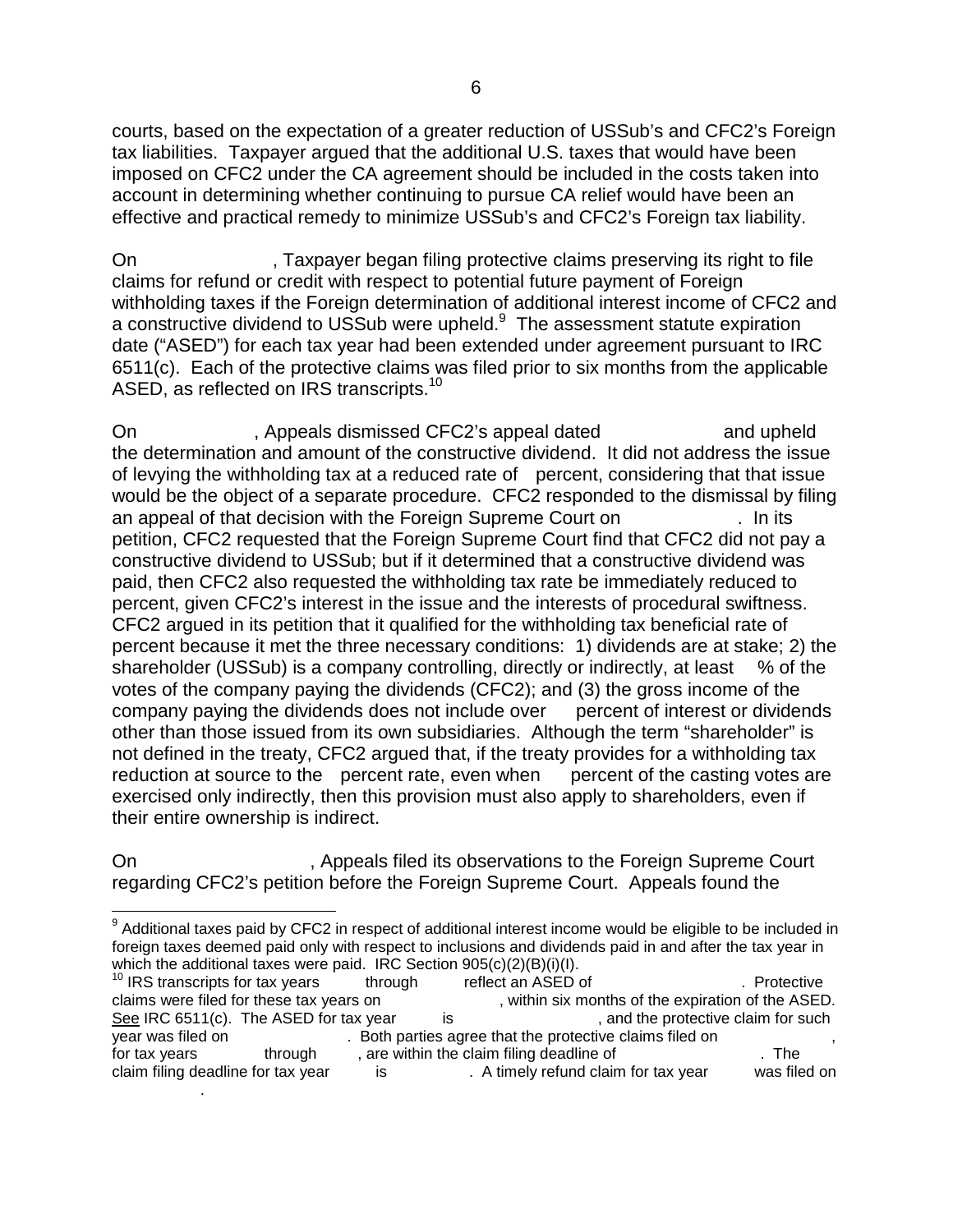existence of a constructive dividend and collection of the withholding tax would be determined under the Foreign federal law as distinguished from the tax reimbursement procedure occurring at a later date. With respect to the withholding tax rate, Appeals maintained that, although initially the percent withholding tax rate issue was before it, in CFC2's rejoinder dated  $\overline{\phantom{a}}$ , CFC2 agreed to delay the examination of the percent withholding tax rate to a future tax reimbursement procedure. Accordingly, because CFC2 had restricted its pleas to the sole issue of the existence of a constructive dividend, the issue of the withholding tax rate was not before the Foreign Supreme Court. Nevertheless, Appeals maintained that the proper withholding tax rate would be percent, the rate associated with constructive dividends under Foreign federal law. The debtor of the taxable provision, in this case CFC2, is obligated then to transfer the tax burden to its beneficiary, i.e., USSub, who, if located abroad, seeks relief, as appropriate, through the Treaty. Appeals explained that the relevant Treaty provision effectively institutes a simplified administration process by which the debtor directly pays the rate corresponding to the non-refundable portion of the withholding tax amount and the Treaty allows the beneficiary of the taxable provision subject to withholding tax to avoid having to request the reimbursement of the tax later on. Nevertheless, Appeals maintained that this administrative convenience is applicable only in a non-contentious context and not in a case where the underlying adjustment is being disputed.

On example 5 and 5 years of the Foreign Supreme Court rendered its decision, limiting its review to claims and pleas that were the objects of the decision of the lower judiciary court. Accordingly, the Foreign Supreme Court did not consider the withholding tax rate as an issue before it. With respect to the interest rate on the loan from CFC2 to USSub, the Foreign Supreme Court determined that the loan was more appropriately characterized as long-term rather than short-term, given the fact that no payment had been made during the course of the litigation and the interest was capitalized by increasing the principal amount due. Such favorable loan terms, the Foreign Supreme Court concluded, would not have been granted to a third-party debtor; instead, the lender would have demanded interest based on the higher rates of long-term loans. Accordingly, the Foreign Supreme Court upheld the Foreign Tax Agency's determination of the existence and amount of the constructive dividend and dismissed CFC2's appeal.

From through From through From the state of the state of through  $\sim$ , Taxpayer maintains that, in conjunction with CFC2, it continued to work with the Foreign authorities to resolve the issue of the proper interest rate on the loan between USSub and CFC2, as well as the proper withholding tax rate for all the relevant tax years – the tax years at issue in the Foreign court system, as well as the subsequent tax years from through . Taxpayer explained that, based on the decisions and references made to the withholding rate in the court filings, it understood that the only determination that it could have obtained by pursuing the withholding tax rate issue in the Foreign courts would have been one that required any reimbursement to be pursued subsequently by Taxpayer. Instead, it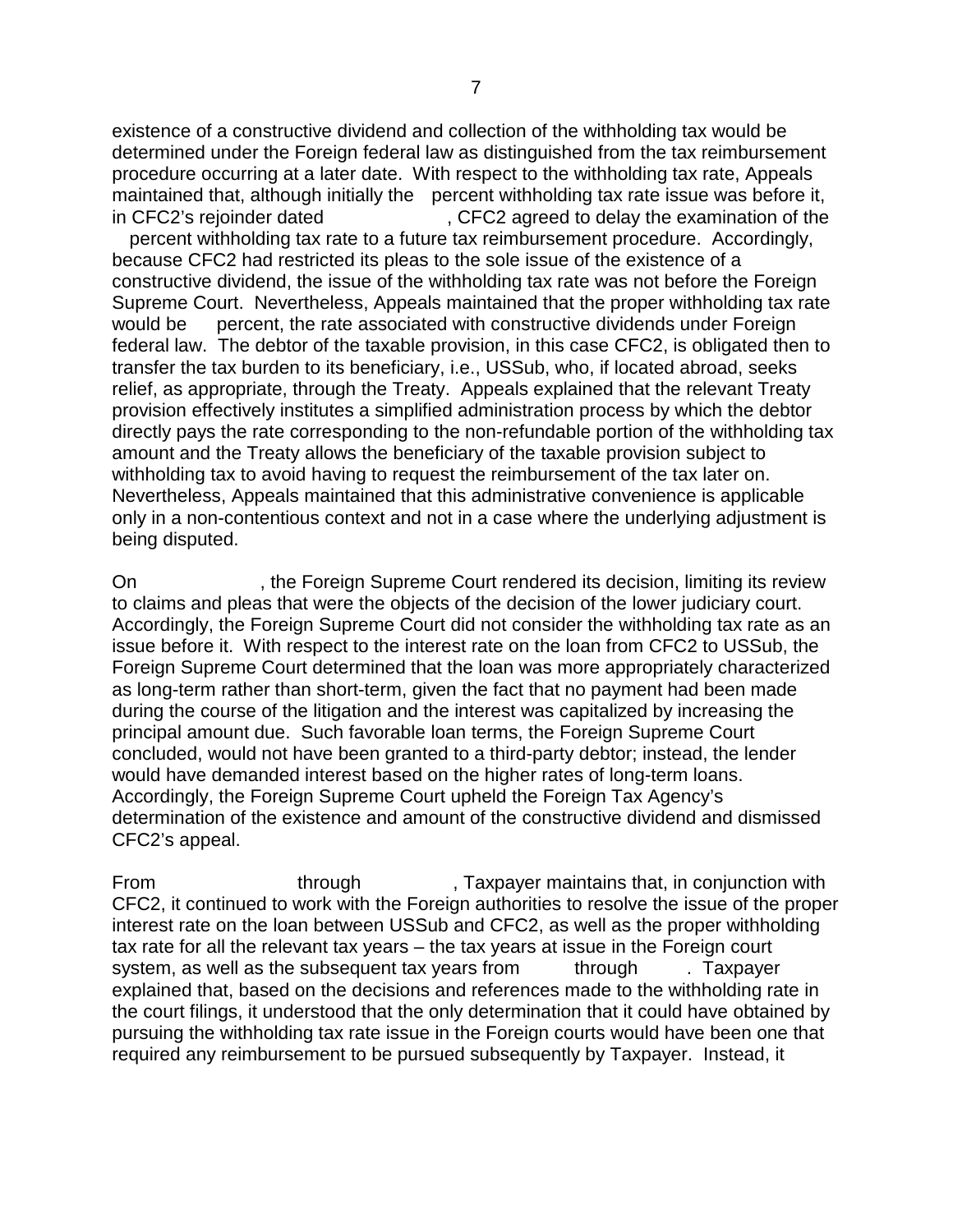pursued the matter as part of its negotiations with the Foreign Tax Agency in an effort to have CFC2 granted the immediate withholding tax rate benefit of percent.

On  $\sim$ -CFC2 and its foreign affiliated entities received determinations from the Foreign Tax Agency, outlining the final resolution of the disputed adjustments, reflecting the assessment of a - percent withholding tax on the constructive dividend.<sup>11</sup> For the tax years at issue, the total withholding tax under the settlement is

( percent on a constructive dividend of  $\qquad \qquad$  ) as compared to the original withholding tax assessment by the Foreign Tax Agency of

percent on a constructive dividend of  $\Box$ . CFC2 and the remaining entities received notice from the Foreign Tax Agency acknowledging receipt of the withholding tax payment for the years through Taxpayer reimbursed CFC2 in for the withholding tax payments and deducted the taxes on its tax return. Taxpayer intends to file an amended return for in which the deduction is reversed, if the Service grants the refund claims it filed based on claiming FTCs for the same taxes in the earlier years to which the taxes relate.

Taxpayer maintains that the initial Foreign proposed adjustment in --------------------for the tax years at issue was a constructive dividend of  $\qquad \qquad$ , subsequently reduced to a constructive dividend of  $\qquad \qquad$ , after additional documentation was given to the Foreign Tax Agency. Thirteen years later, and pursuant to numerous actions in the Foreign court system, including an appeal to the Foreign Supreme Court, Taxpayer and the Foreign Tax Agency settled the issue of the interest rate on the intercompany loan, as well as the withholding tax rate applied to the constructive dividend. Taxpayer's settlement with the Foreign Tax Agency was based on an agreed constructive dividend of  $\frac{12}{12}$  for the tax years at issue and further included the additional tax years through  $1<sup>13</sup>$  The Foreign Tax Agency granted CFC2 the percent withholding rate on the constructive dividend for all the claim years. The end result for the tax years at issue is a higher total amount of interest income for CFC2 and constructive dividend to USSub than that based on the interest rate initially determined by the Foreign Tax Agency and upheld by the Foreign courts, but (due to allowance of the percent treaty rate) a much lower total withholding tax due than that originally determined by the Foreign Tax Agency and upheld by the courts.

 $\overline{a}$ 

<sup>&</sup>lt;sup>11</sup> Despite Exam's repeated efforts to obtain copies of the terms of the negotiated settlement, Taxpayer maintains that the letters it received showing the withholding tax due are the only written documents that it has reflecting the settlement. The total constructive dividend for all the affiliated foreign entities for the<br>tax years through is the state of the state is attributable to CFC2. tax years --------through --------is ------------------------, of which -------------------------is attributable to CFC2. The percent withholding tax for such years totals  $\qquad \qquad$ , of which  $\qquad \qquad$  is attributable to the constructive dividend paid by CFC2.

 $12$  Taxpayer claims it does not know how the Foreign Tax Agency determined the interest rate for purposes of the final settlement. The end result for the tax years at issue is a higher total amount of interest income for CFC2 but a lower total withholding tax calculated at the treaty rate of ---percent versus the ---percent originally determined by the Foreign Tax Agency.

the percent originally determined by the Foreign Tax Agency.<br><sup>13</sup> Taxpayer estimates that the expected savings arising out of its agreement with the Foreign Tax Agency, compared to the amounts due resulting from the Foreign court proceedings without benefit of the lower treaty rate, is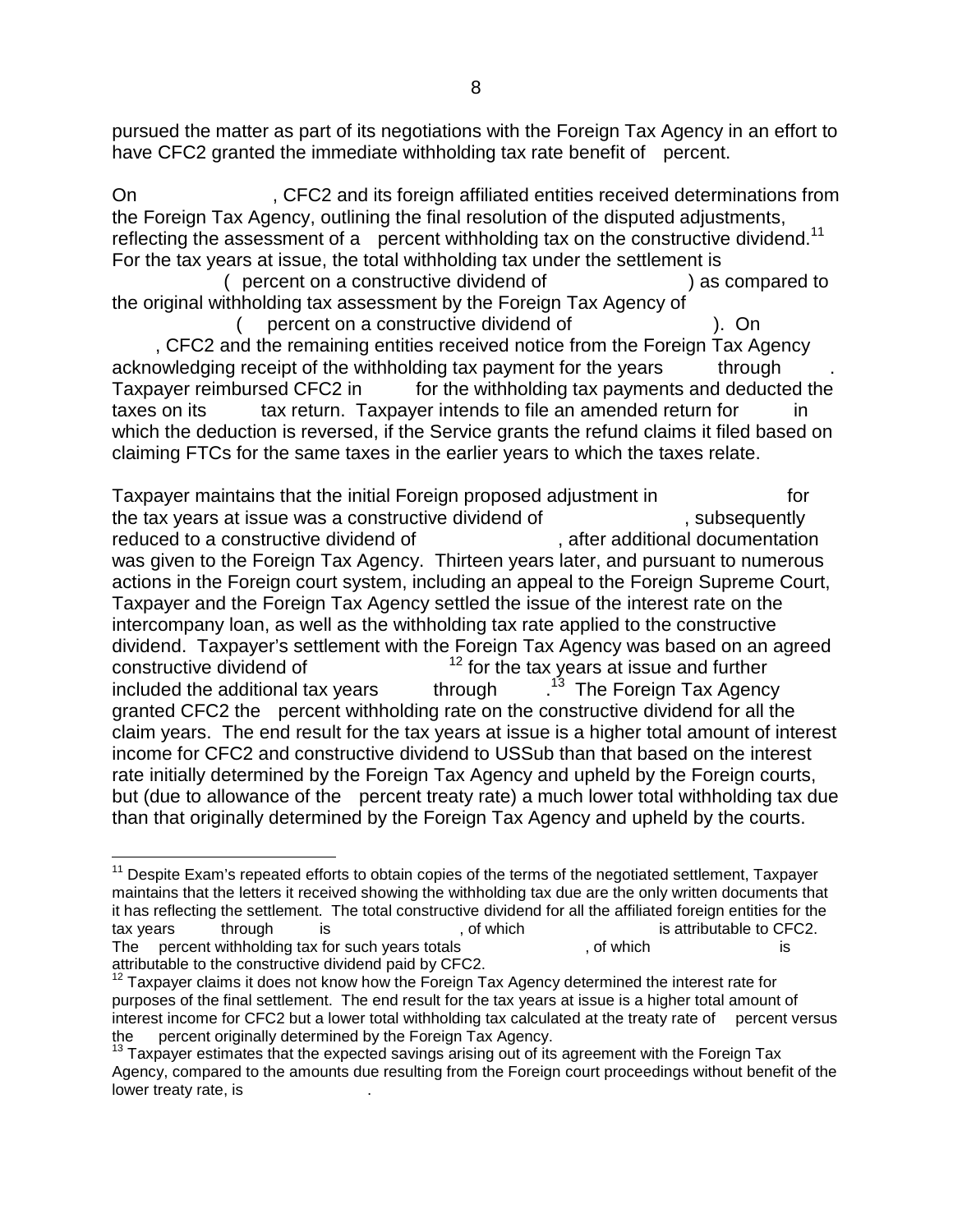The ultimate settlement resulted in tax paid in excess of the amount that would have been paid under the proposed CA settlement that was rejected by Taxpayer.

### LEGAL ANALYSIS

#### Protective Claims

The taxpayer can file a claim for refund relating to an overpayment attributable to creditable foreign taxes paid or accrued at any time prior to the expiration of the period prescribed by IRC Section 6511(d)(3)(A) or IRC Section 6511(c), if the period is extended by agreement. Effective for foreign taxes paid or accrued in tax years beginning after August 5, 1997, IRC Section 6511(d)(3)(A) provides that if a claim for credit or refund relates to an overpayment attributable to any taxes paid or accrued to any foreign country for which credit is allowed against the tax imposed by subtitle A in accordance with the provisions of IRC Section 901 or the provisions of any treaty to which the United States is a party, in lieu of the 3-year period of limitations prescribed in subsection (a), the period shall be ------------from the date prescribed by law for filing the return for the year in which such taxes were actually paid or accrued. For foreign taxes paid or accrued in earlier years, IRC Section  $6511(d)(3)(A)$  provided that the period was determined with reference to the due date of the return "for the year with respect to which the claim is made." The due date of the return is determined without regard to extensions. Treas. Reg. §301.6511(d)-3(a). Section 6511(c) provides that if an agreement pursuant to IRC Section 6501(c)(4) is executed, thereby extending the period for assessment, the period for filing a claim for credit or refund shall not expire prior to 6 months after the expiration of the period within which an assessment may be made pursuant to the extension agreement. In the case at hand, the ASEDs, as reflected on IRS transcripts, support Taxpayer's position that the statutes were open to support claims for refund attributable to foreign taxes paid with respect to the tax years through at the time Taxpayer filed its protective claims.

In addition to being timely filed, protective claims must also contain sufficient information to apprise the Service of the basis for the credit or refund claims in accordance with Treasury Regulations Section 301.6402-2. This requirement is generally satisfied as long as the claim is sufficiently clear and definite to apprise the Service of the essential nature of the claims, even though it does not state facts sufficient to establish that the taxpayer is actually entitled to recover an overpayment. See GCM 38786, 1981 WL 169576. Thus, a valid protective claim need not state a particular dollar amount or demand an immediate refund, but it must be sufficient to put the Service on notice that a tax refund is sought, focus the Service's attention on the merits of the claim, and identify the specific years for which a refund is sought. See United States v. Kales, 314 U.S. 186 (1941); IRM 25.6.1.10.2.6.5(2) (5-17-2004). In this case, Taxpayer filed Forms 1120X for each of the tax years  $\frac{1}{2}$  through  $\frac{1}{2}$  excepting  $\frac{1}{2}$  with an attachment explaining the filings as protective claims and providing the basis for the claim, that is, that Taxpayer appealed the Foreign Tax Agency decision, in which it assessed Foreign withholding tax on constructive dividends from CFC2 to USSub; the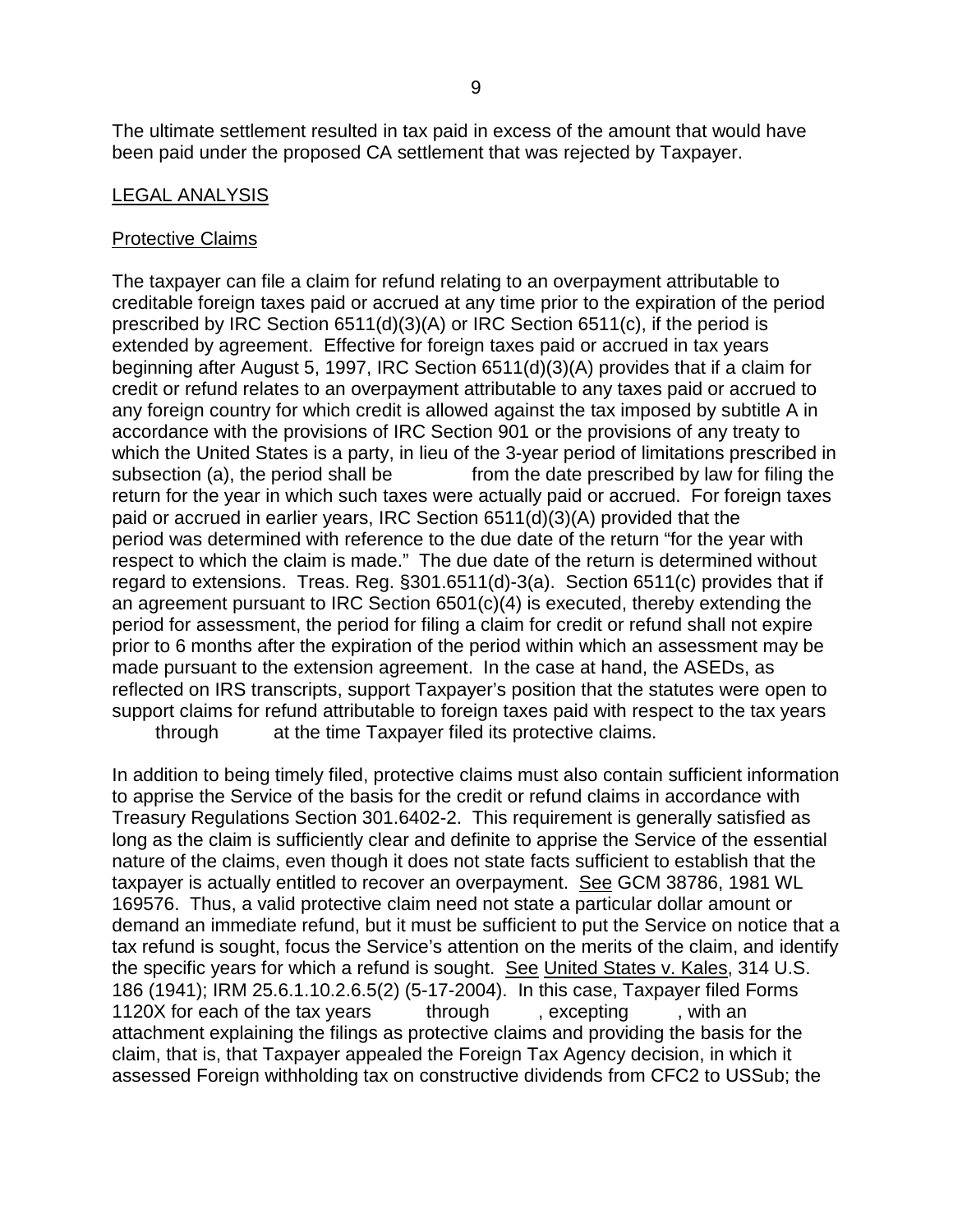Foreign Supreme Court issued a decision addressing the amount of loan interest that Taxpayer should have paid under Foreign law; and Taxpayer is working with Foreign authorities to determine the Foreign tax that may be due under the decision and for other taxable years. Taxpayer's filed Forms 1120X are procedurally valid protective claims.

On 5. Taxpayer perfected the protective claims by filing Forms 1120X for the tax years through and through  $14$  reflecting the FTCs as determined pursuant to the final agreement with the Foreign Tax Agency with respect to the withholding taxes on the constructive dividends for tax years through 15

### Amount of Creditable Tax Paid (Exhaustion of Remedies/Compulsory Payment Requirement)

U.S. corporations are generally taxed on worldwide income. This subjects the entity to double taxation when income earned abroad is taxed by both the United States and the foreign country in which the income is earned. To alleviate the double taxation, IRC Section 901(a) allows the taxpayer a credit for foreign income taxes paid or accrued, thereby reducing the taxpayer's U.S. tax liability by the amount of taxes paid to the foreign country, such that the total amount of tax paid to all countries is the same amount of tax that would have resulted if the income had been subject to tax only once at the U.S. corporate rate. Subject to the limitation of IRC Section 904, IRC Section 901(b)(1) allows citizens and domestic corporations a foreign tax credit in the amount of any income, war profits, and excess profits taxes paid or accrued during the taxable year to any foreign country.

Treasury Regulations Section 1.901-2 sets forth the requirements that must be met in order to determine whether a foreign levy is a tax such that a taxpayer can claim a foreign tax credit for payment made to a foreign country. A foreign levy is a tax if it requires a compulsory payment pursuant to the authority of a foreign country to levy taxes. Treas. Reg. § 1.901-2(a)(2)(i). An amount paid is not a compulsory payment to the extent that it exceeds the amount of liability under foreign law for tax. Treas. Reg. § 1.901-2(e)(5)(i). Treasury Regulations Section 1.901-2(e)(5)(i) further provides:

An amount paid does not exceed the amount of such liability if the amount paid is determined by the taxpayer in a manner that is consistent with a reasonable interpretation and application of the substantive and procedural provisions of foreign law (including applicable tax treaties) in such a way as to reduce, over time, the taxpayer's reasonably expected liability under foreign law for tax, and if the taxpayer exhausts all effective and practical remedies, including invocation of competent authority procedures available under applicable tax treaties, to

<sup>&</sup>lt;sup>14</sup> Taxpayer filed Form 1120X for tax year <sup>14</sup> Taxpayer filed Form 1120X for tax year  $\qquad \qquad$  as well, for which the claim filing deadline had been extended to

extended to --------------------. 15 Taxpayer did not file claims for tax years --------through -------, electing instead to take a deduction for withholding taxes paid in tax year with respect to those years.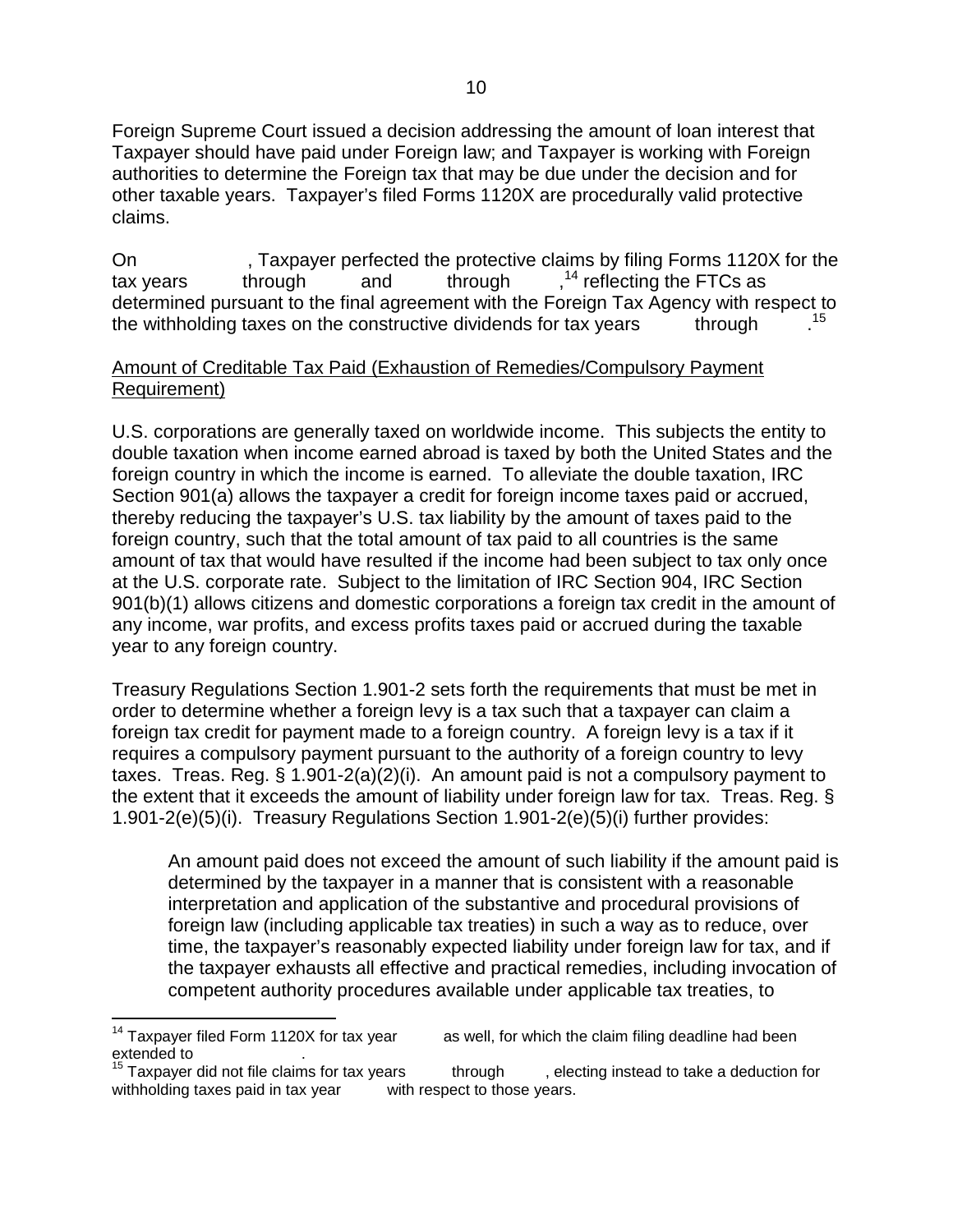reduce, over time, the taxpayer's liability for foreign tax (including liability pursuant to a foreign tax audit adjustment).

With respect to the interpretation of foreign law, the regulations allow the taxpayer to rely on advice from foreign tax advisors. See id. Remedies pursued by the taxpayer are considered effective and practical only if the associated costs, including the risk of offsetting or additional foreign tax liability, are reasonable, taking into account the amount at issue and the likelihood of success. Id.

In this case, Taxpayer sought CA assistance regarding the audit adjustment proposed by the Foreign Tax Agency with respect to both the determination of additional interest income to CFC2 and a constructive dividend to USSub and, in the event such determination was upheld, the applicable withholding tax rate on the dividend. Taxpayer withdrew its request for CA assistance, objecting to the proposed settlement terms that included an additional U.S. withholding tax due from CFC2 on the additional interest income due from USSub to CFC2. In response to an Information Document Request, Taxpayer stated that, "The additional U.S. taxes proposed by CA were an 'additional tax liability' that added to [Taxpayer]'s costs and when taken into account at the relevant time made the CA proposal a remedy that was not effective and practical pursuant to Treas. Reg. 1.901-2(e)(5)."

Taxpayer had separate obligations to minimize USSub's Foreign withholding tax imposed on the constructive dividend and CFC2's liability for Foreign net income taxes imposed on its interest income. The U.S. withholding tax that would have been imposed on CFC2 as part of the CA settlement is not properly considered a cost of minimizing CFC2's Foreign tax liability. It would completely undermine the purpose of the noncompulsory payment rules to consider correlative adjustments of U.S. tax to be costs of obtaining a reduction of foreign tax that can justify not pursuing an effective and practical remedy, because the anticipated consequence of any reduction in foreign tax and associated FTCs is generally an increase in U.S. tax. In any event, in this case CFC2's U.S. withholding tax would decrease, not increase, with any reduction of CFC2's Foreign net income tax liability as part of a bilateral CA agreement. Moreover, U.S. withholding tax imposed on CFC2 is not a cost of minimizing Foreign withholding tax imposed on USSub, a separate taxpayer.16 Accordingly, collateral U.S. tax consequences of settling its Foreign tax dispute are not properly taken into account as costs of pursuing any avenue of relief available to Taxpayer. Rather, the

 $\overline{a}$  $16$  Notice 2007-95, 2007-49 I.R.B. 1091, permits taxpayers to rely on 2007 proposed amendments to Treas. Reg. section 1.901-2(e)(5)(iii) and (iv) that would treat as a single taxpayer all foreign entities in a U.S.-owned foreign group. Thus, the proposed regulations would allow taxpayers to consider all members in a chain of CFCs as a single taxpayer in applying the obligation to minimize the creditable foreign taxes paid by the group members that are eligible to be deemed paid under IRC section 902. However, the proposed regulations do not include U.S. shareholders in the definition of a U.S.-owned foreign group. Further, the notice is only effective for tax years ending on or after March 29, 2007. Therefore, Notice 2007-95 and the 2007 proposed regulations are inapplicable to the case at hand.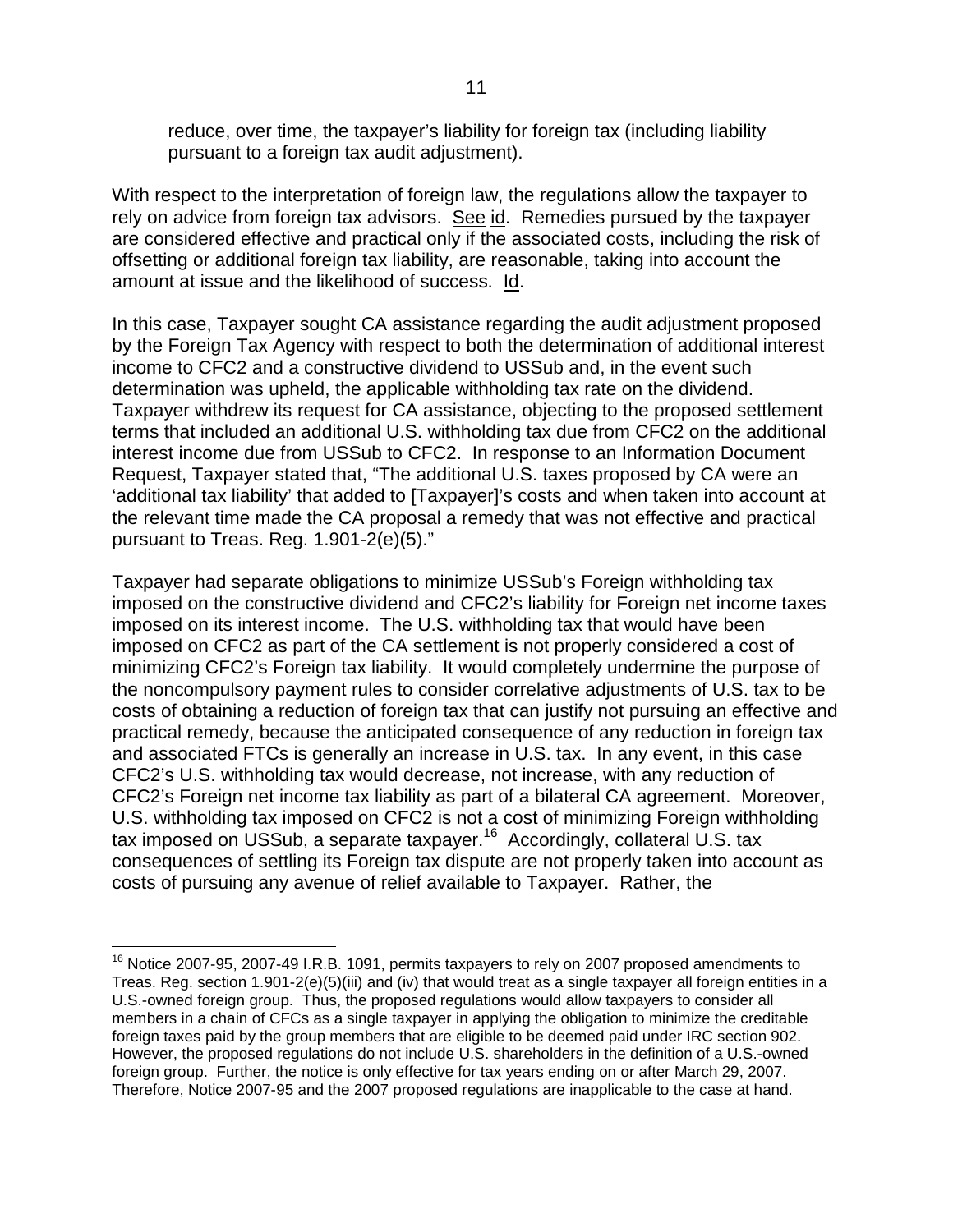reasonableness of Taxpayer's settlement must be evaluated based on the potential benefits, risks and non-U.S.-tax costs of continuing to contest the Foreign adjustments.

Revenue Procedure 2006-54 provides that the fact that a taxpayer who seeks CA assistance but obtains no relief because the taxpayer rejects an agreement reached by the CA generally will not, in and of itself, demonstrate that it has exhausted all effective and practical remedies to reduce its foreign tax liability. Therefore, Taxpayer is required to demonstrate that it rejected the CA settlement to pursue other administrative and litigation remedies because it reasonably believed resort to the Foreign administrative process and courts could achieve a greater reduction in its Foreign tax liability.

In maintaining that it thought it could achieve a better result in the Foreign court system than that proposed by the CA, Taxpayer claims that it relied on the advice of foreign tax advisors. Although it has not produced any written opinions of such advisors, upon rejecting the CA proposal Taxpayer appealed the Foreign Tax Agency's determination with respect to the interest rate to Appeals and eventually the Foreign Supreme Court. Although the proposed CA settlement was based on a smaller amount of constructive dividend than it ultimately obtained through its litigation and settlement with the Foreign Tax Agency, the exhaustion of remedies requirement is based on reasonable expectations at the time the avenue of relief is foregone, not hindsight. Given that Taxpayer pursued its claim to reduce the interest rate through Foreign appellate proceedings through to the Foreign Supreme Court, it is reasonable to infer that Taxpayer believed it could achieve a lower interest rate than that offered in the CA settlement by litigating the interest rate issue in the Foreign courts. In our view, in light of Taxpayer's subsequent prosecution of the contest a court would likely determine that its rejection of the CA settlement proposal to pursue local Foreign law remedies did not constitute a failure to exhaust its effective and practical remedies to minimize its Foreign tax liability.

In addition, although the Foreign courts upheld a higher interest rate than the IRS determined constituted an arms-length rate under U.S. tax principles, the relevant standard in determining whether the Foreign tax paid was compulsory is whether that determination was consistent with a reasonable application of Foreign tax law as modified by the Treaty, not whether the result is consistent with the appropriate result under U.S. tax law. See Schering Corp. and Subs v. Comm'r, 69 T.C. 579 (1978) (holding the withholding taxes assessed on a dividend paid to Schering by its foreign CFC were compulsory taxes under IRC Section 901, even though the amount repatriated did not constitute a dividend for U.S. tax purposes);

Taxpayer's litigation of the interest rate dispute through the Foreign Supreme Court exhausted its Foreign law remedies with respect to the interest rate charged on the loan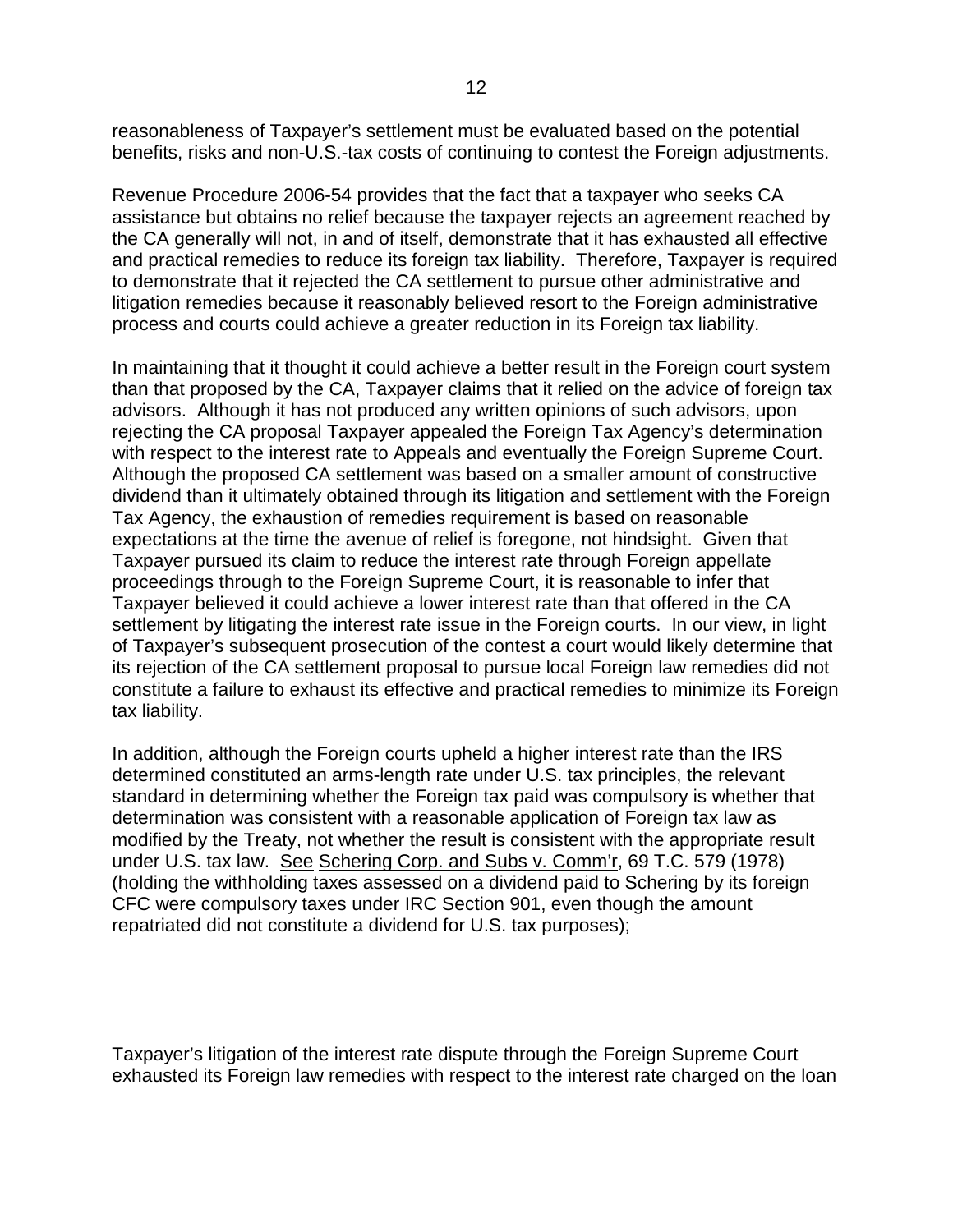from CFC2 to USSub, but not with respect to the applicable withholding tax rate, which the Foreign courts did not address. As discussed above, the Foreign Tax Agency's position with respect to the applicable withholding tax rate was based on its interpretation of the definition of a shareholder to include a direct ownership requirement. Although CFC2's petition to the Foreign Supreme Court addressed the issue of the withholding tax rate, the Court did not rule on it because, as stated in Appeals' observations to the Court, that matter was not properly before the Court. Nevertheless, Appeals opined that it was not for the Foreign courts to decide whether USSub was entitled to the beneficial withholding tax rate under the Treaty; rather, CFC2 was required to withhold at the percent rate and Taxpayer was required to pursue any refund for a withholding rate differential applicable under the Treaty. Because Taxpayer secured the benefit of the percent Treaty rate in its eventual settlement with the Foreign Tax Agency, in our view Taxpayer also exhausted its effective and practical remedies to reduce the applicable Foreign withholding tax rate.

Taxpayer's acceptance of a higher interest rate than that affirmed by the Foreign courts, in connection with a favorable settlement of the Treaty rate issue for the tax years at issue and for subsequent years with the Foreign Tax Agency, should be evaluated based on an assessment of the hazards under Foreign law with respect to the availability of the percent Treaty rate. Taxpayer asserted that there was a substantial risk that had it not agreed to the higher interest rate, it would not have obtained the benefit of the percent rate or extended the settlement terms to later years. Taxpayer also maintains that it was advised by its Foreign tax counsel to accept the settlement eventually proposed by the Foreign Tax Agency, characterizing it as very favorable, considering the expenses incurred to date and the fact that the settlement offer covered thirteen subsequent tax years as well as the tax years at issue. However, Taxpayer has not produced an analysis of Foreign law or an opinion of its tax advisors in support of its position.

Taxpayer claims that it relied on advice obtained in good faith from foreign tax advisors to whom it disclosed relevant facts. Treas. Reg. Section 1.901-2(e)(5) provides that a remedy is effective and practical only if the cost thereof (including the risk of offsetting or additional tax liability) is reasonable in light of the amount at issue and the likelihood of success. In order to meet the requirements of the regulation, the advice of foreign counsel must analyze the likelihood and projected cost of Taxpayer achieving a further reduction in its Foreign tax liability by rejecting the Foreign Tax Authority's proposed settlement and pursuing further administrative or judicial proceedings. See Schering Corp & Subs. v. Comm'r, 69 T.C. 579 (1978) (a taxpayer is not required to take futile administrative steps); Proctor & Gamble v. United States, No.1:08-cv-00608 (S.D. Ohio 2010) (holding that tax paid to Korea was compulsory under Treasury Regulations Section 1.901-2(e)(5) where taxpayer did not appeal tax paid nor did it seek CA relief based on the advice of a Korean law firm that those steps would be futile). In making this determination, the costs to be taken into account are those incurred in seeking to reduce the taxpayer's foreign tax liability and do not include collateral U.S. tax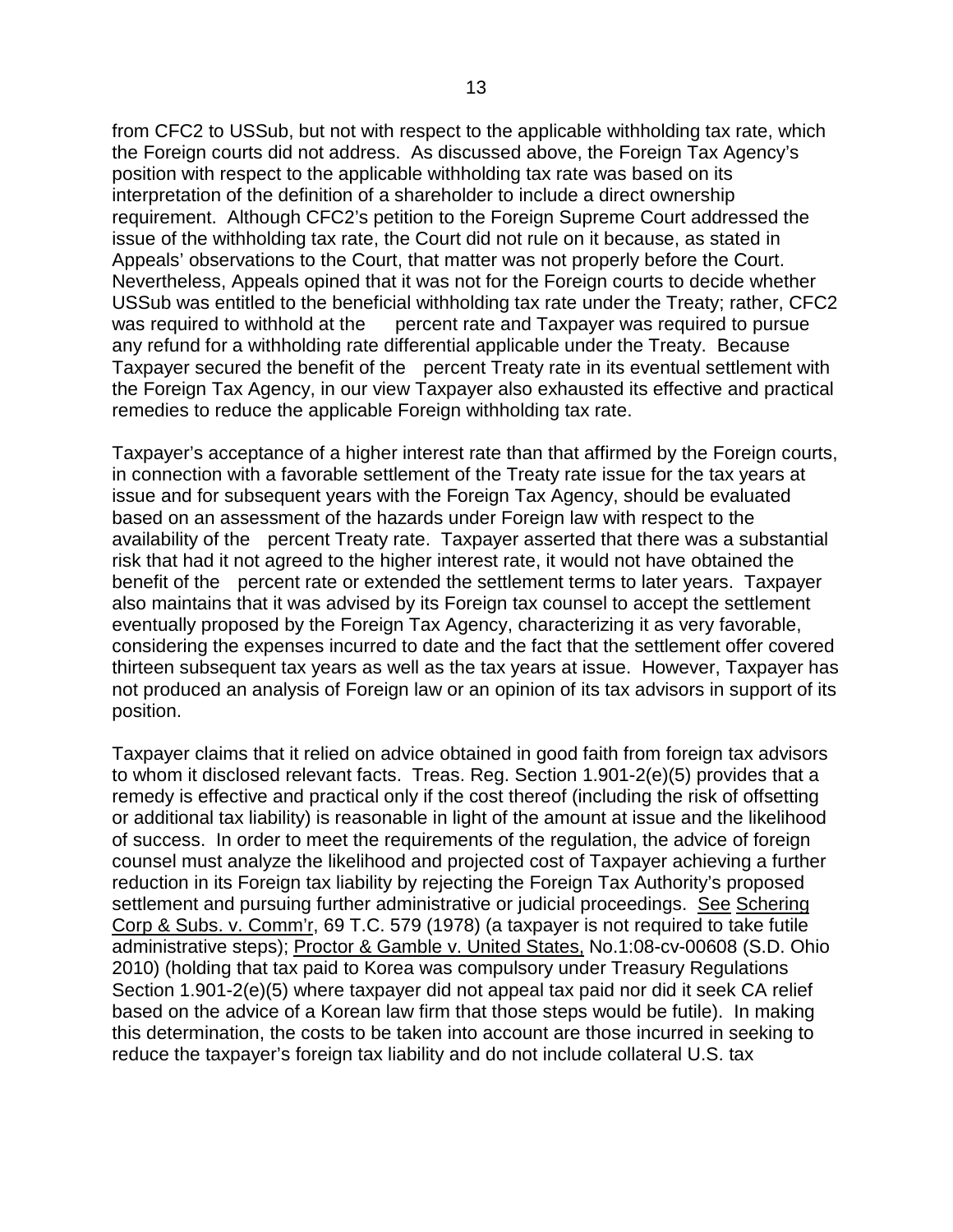consequences, such as additional U.S. withholding taxes on CFC2's imputed interest income.

| Case Development/Litigation Hazards - |  |
|---------------------------------------|--|
|                                       |  |
|                                       |  |
|                                       |  |
|                                       |  |
|                                       |  |
|                                       |  |
|                                       |  |
|                                       |  |
|                                       |  |
|                                       |  |
|                                       |  |
|                                       |  |
|                                       |  |
|                                       |  |
|                                       |  |
|                                       |  |
|                                       |  |
|                                       |  |
|                                       |  |
|                                       |  |
|                                       |  |
|                                       |  |
|                                       |  |
|                                       |  |
|                                       |  |
|                                       |  |
|                                       |  |
|                                       |  |
|                                       |  |
|                                       |  |
|                                       |  |
|                                       |  |
|                                       |  |
|                                       |  |
|                                       |  |
|                                       |  |
|                                       |  |
|                                       |  |
|                                       |  |
|                                       |  |
|                                       |  |
|                                       |  |
|                                       |  |
|                                       |  |
|                                       |  |
|                                       |  |
|                                       |  |
|                                       |  |
|                                       |  |
|                                       |  |
|                                       |  |
|                                       |  |
|                                       |  |
|                                       |  |